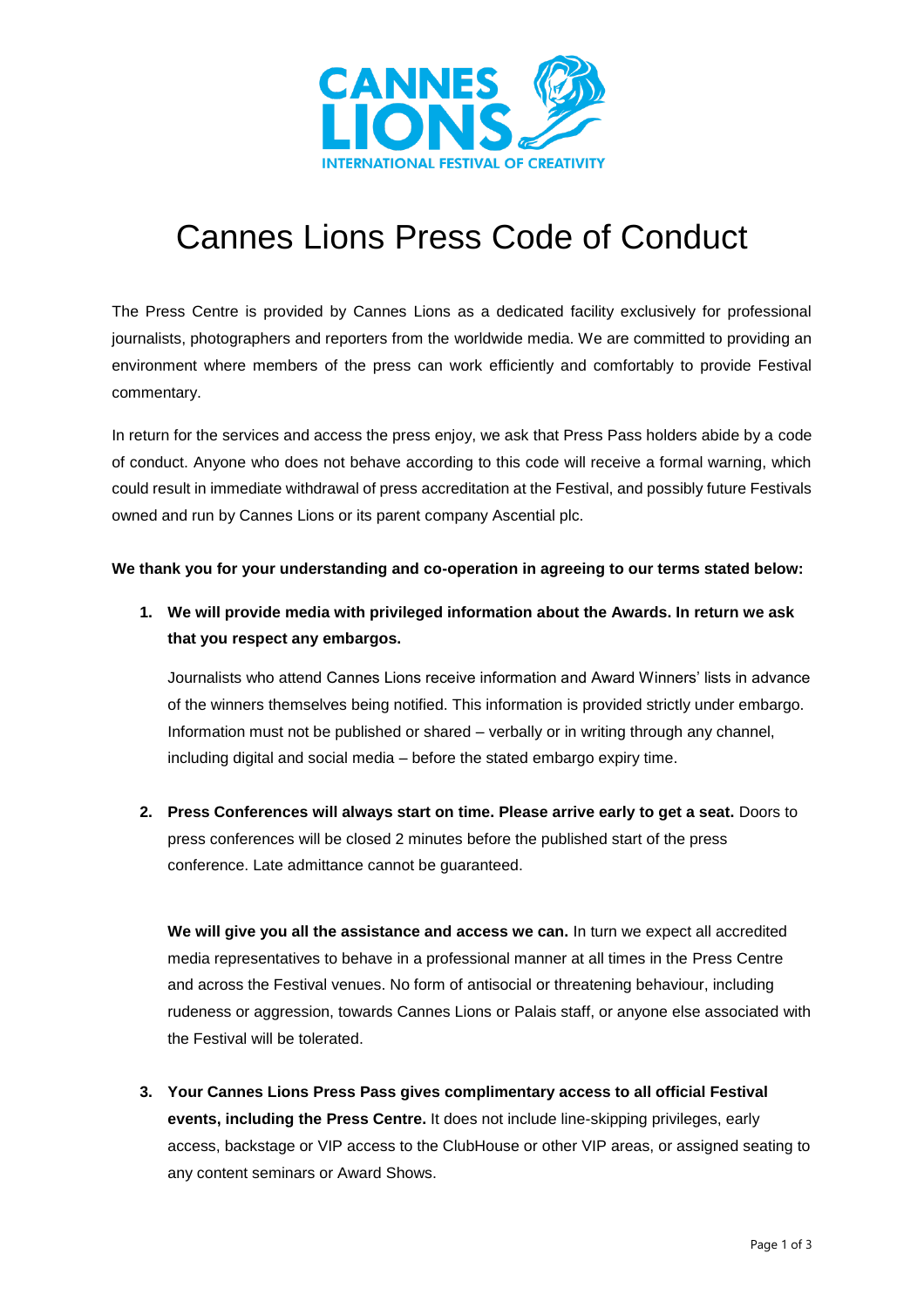

- **4. We provide the Press Centre for your comfort and convenience.** To ensure that comfort, the Press Centre is for accredited media and Festival Representatives only. Agency PR, comms people and personal assistants are not generally permitted to enter the Press Centre. Any special exceptions need to be pre-agreed with the Press Team and in most cases, a minimum of 24 hours' notice is required to assess such a request. The decision of the Press Team is final.
- **5. Your complimentary Press Pass is just for you.** Press passes will be checked regularly in and around the Festival venue, and on every entry to the Press Centre. You will not be permitted access to the Press Centre without your Press Pass, even if you are accredited. A press pass may only be used by the named holder. Any press pass used by somebody other than the named holder will be confiscated.
- **6. Register early for your Press Pass!** We are unable to issue additional press passes at the Festival. Non-accredited media will have to purchase a pass on site.
- **7. Please do not film the Awards Shows or content sessions.** We will provide exclusive press-only sessions in the Press Centre, which can be filmed. For information on filming please read the Photography and Filming Guidelines provided.